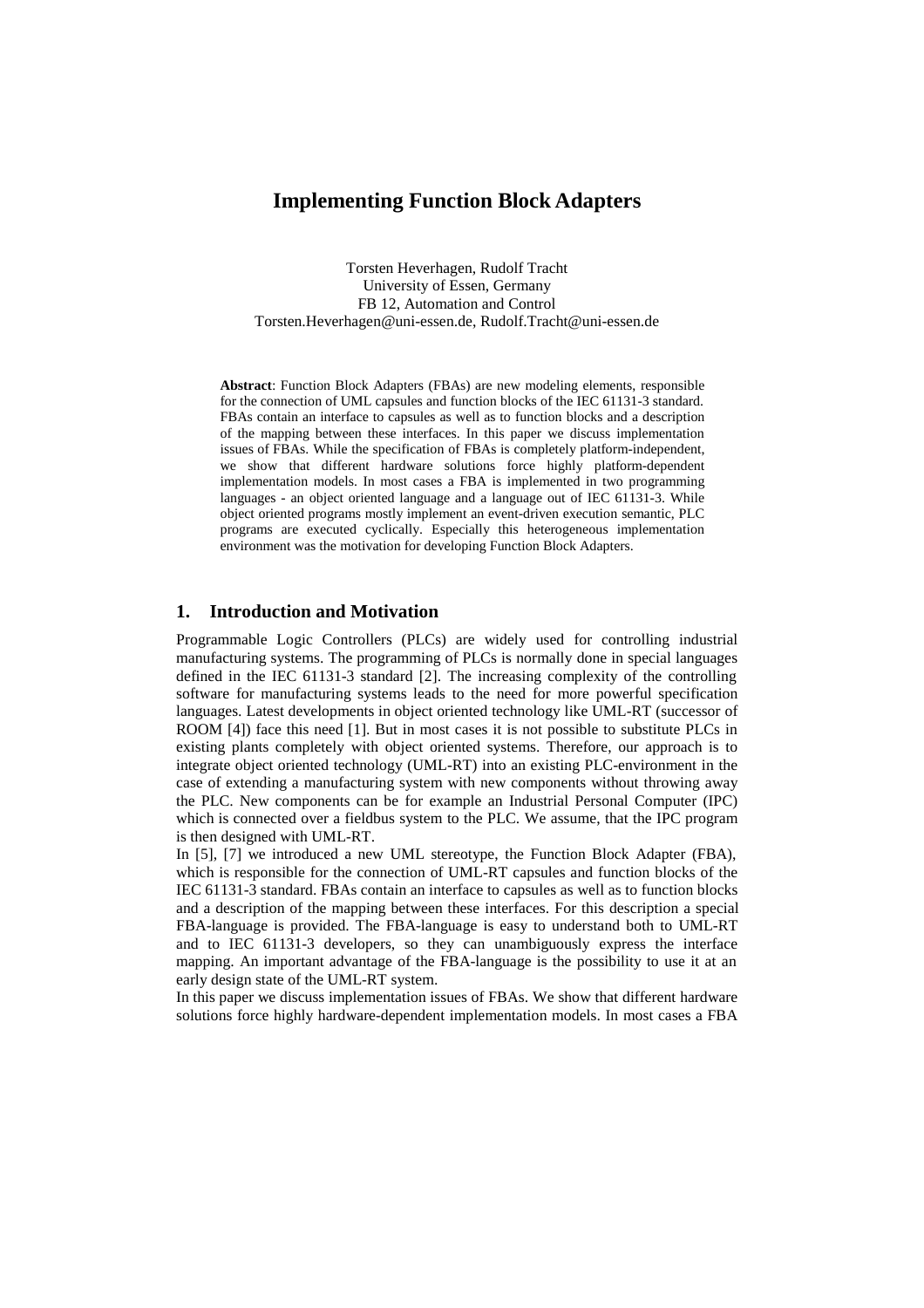is implemented in two programming languages – an object oriented and an IEC 61131-3 programming language. While object oriented programs mostly implement an eventdriven execution semantic, PLC programs are executed cyclically. A closer look into cyclic program execution is given in section 2.2. Especially this heterogeneous implementation environment was the motivation for developing Function Block Adapters. First some example requirements are given in section 2. Section 0 gives a short introduction into Function Block Adapters by an example based on section 2. In section 4 two possible hardware solutions are discussed in principle. As an intermediate step towards implementation section 5 introduces an abstract execution model the example FBA. A hardware solution with a fieldbus of type Profibus-DP and a PLC of type S7-300 is discussed in section 6. Section 7 closes this paper with a summary and outlook.

# **2. Example Requirements**

Assuming that there is a PLC on which runs a function block called *MyFB* like shown in Figure 2. It contains three input and three output variables. The Boolean variables *B, C, E*, and *F* are used to provide trigger-events to and from the function block. The data given in *A* is interpreted by *MyFB* depending on the value of *B*. *MyFB* only provides valid data in *D*, when *E* is *true*. Section 2.2 discusses this protocol in more detail.





Figure 1. Capsule interface

Furthermore we assume that there is a new application being developed which is designed in UML-RT. This application contains a capsule called *MyCapsule* like shown in Figure 1. *MyCapsule* has to send and receive the signals of protocol *MyProtocol* to and from the function block *MyFB*. This protocol is implemented in *port1*. The mapping from *port1* to the interface of *MyFB* will be explained in section 0.

#### **2.1 The Protocol** *MyProtocol*

Figure 3 describes the protocol by a statechart. Initially the protocol is in state *Sig1\_or\_sig2* if no signal is being transmitted. Transmission of *sig1* is expressed by a transition from state *Sig1\_or\_sig2* to state *Sig1\_or\_sig2*. After sending of *sig2* the protocol is in state *Wait\_for\_sig3*. In this state only sig3 is being able to sent.

State *Sig1\_or\_sig2* is left by two transitions. If the signals for both transitions arrive at the same time only one transition fires. The selection algorithm is priority-based. In this example the priority of *sig1* is higher than the priority of *sig2*.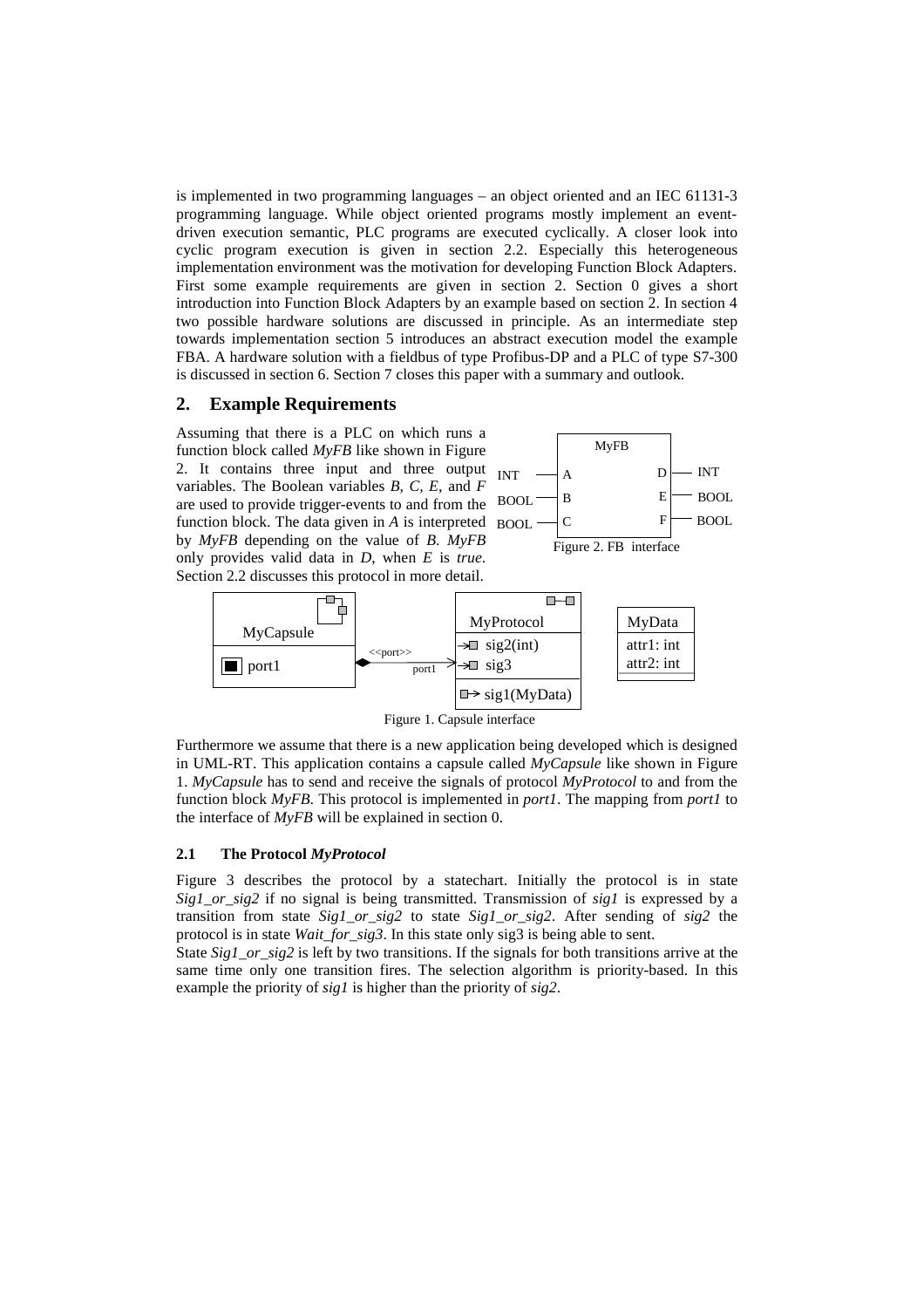

Figure 3. Protocol state machine for *MyProtocol*

#### **2.2 The Protocol of Function Block MyFB**

The execution semantic of function blocks is different from the one of capsules. Normally they are executed cyclically. Figure 4 illustrates how program elements are executed within a PLC. After initialization a cycle is started which consists of reading of PLC inputs, program execution, and updating of PLC outputs. The cycle time is mainly determined by the program execution time. Programming languages of IEC 61131-3 contain no statements like waiting for events. If a PLC-programmer implements a waiting or endless loop, the PLC operating system recognizes the loop and refuses the execution. This behavior forces a PLC programmer to a special kind of programming style like explained in section 6.

Instead of having in mind the cyclic execution of *MyFB* it is easier to describe its behavior by a timing diagram given in Figure 5. The timing diagram is divided into three sections by dashed lines. The first section shows how *MyFB* reads sequentially two values from *A*. In this paper we call this FB-Signal *B*, because *B* triggers *MyFB* to read a value from *A*. With a raising edge in *F MyFB* acknowledges that *A* was read. This shall correspond to



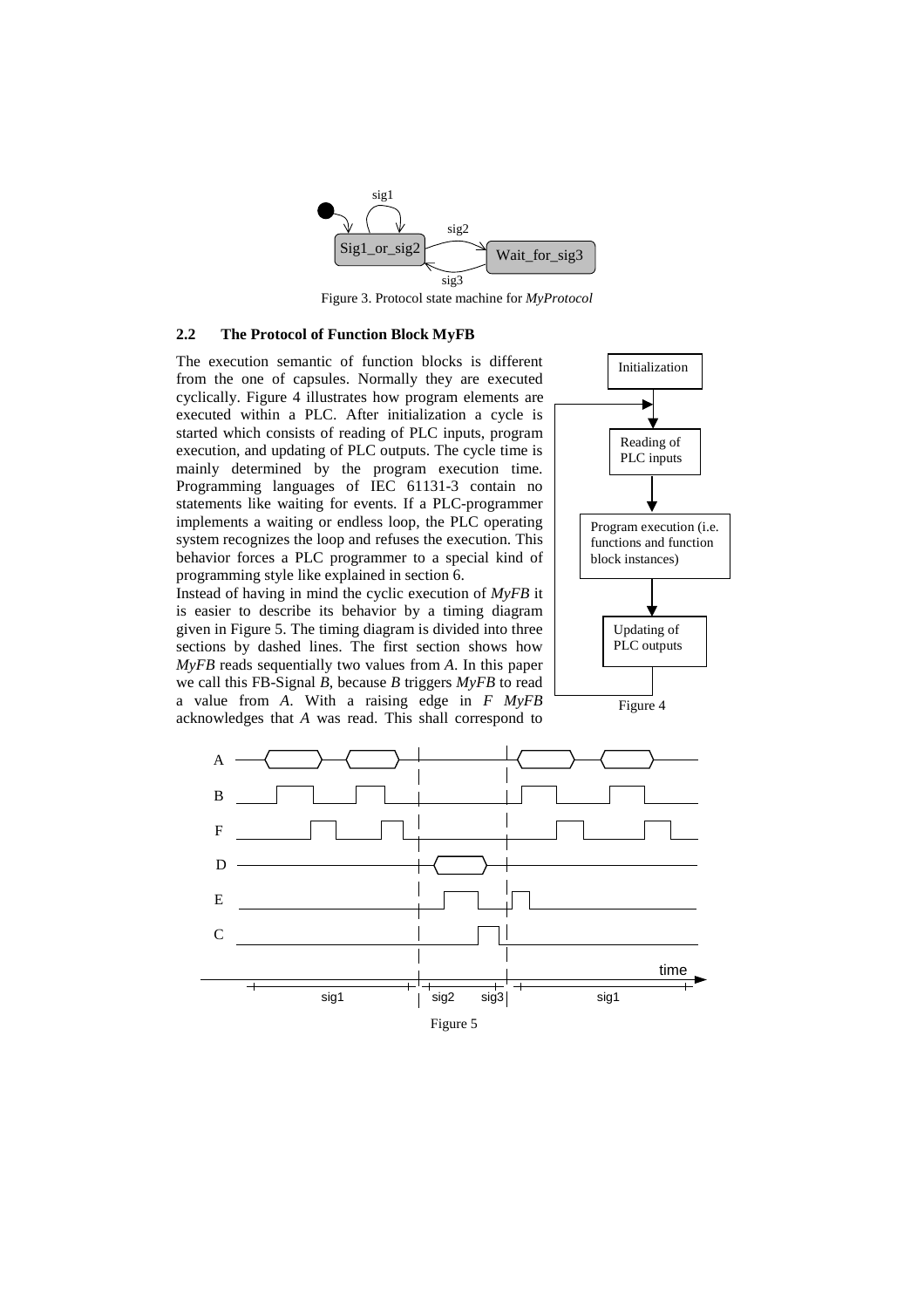*sig1* of *MyProtocol*. The second section describes how MyFB provides some data given in *D* for another function block. We call this FB-Signal *E*, because *E* is the triggervariable for other function blocks to read a value from *D*. *MyFB* awaits a raising edge in *C* to get an acknowledgement. This shall correspond to the combination of *sig2* and *sig3* of *MyProtocol*. Section three of Figure 5 shows that FB-Signal *B* has higher priority than FB-Signal *E*. FB-Signal *B* can interrupt FB-Signal *E* only until the raising edge of *C* is being reached.



Figure 6. Example interaction

#### **3. Function Block Adapters**

Figure 6 shows a possible interaction between an instance of *MyCapsule* called *capsuleInst* and an instance of *MyFB* called *myFBInst*. At first the signal called *sig1* is sent from *capsuleInst* to *myFBInst*. *Sig1* contains an instance of the data class *MyData*: myData.attr $1 = 4711$ ; myData.attr $2 = 4712$ .

Of course the function block *MyFB* cannot receive the UML-Signal without a translation into a FB-Signal. The legend which is attached to *sig1* in Figure 6 shows the assignments of the function block variables, which are needed to give the information of UML-Signal *sig1* into the function block *MyFB*. *MyFB* reads the values of *attr1* and *attr2* as a sequence in the input variable *A*. Input variable *B* is used to signal  $MvFB$  that valid data is assigned to variable *A*. With the output variable *F MyFB* acknowledges the inputs of variables *A* and *B*.

The second signal *sig2* is sent synchronous. This means that the sender (*myFBinst*) waits for an acknowledgement (*sig3*). Graphically an asynchronous message is displayed by a single sided arrow and a synchronous message by a double sided arrow. The answer to a synchronous message is denoted by a dashed arrow.

The data of *sig2* is given in the output variable *D* of *MyFB*. With output variable *E MyFB* tells that the content of *D* is valid. In input variable *C MyFB* awaits the acknowledgement.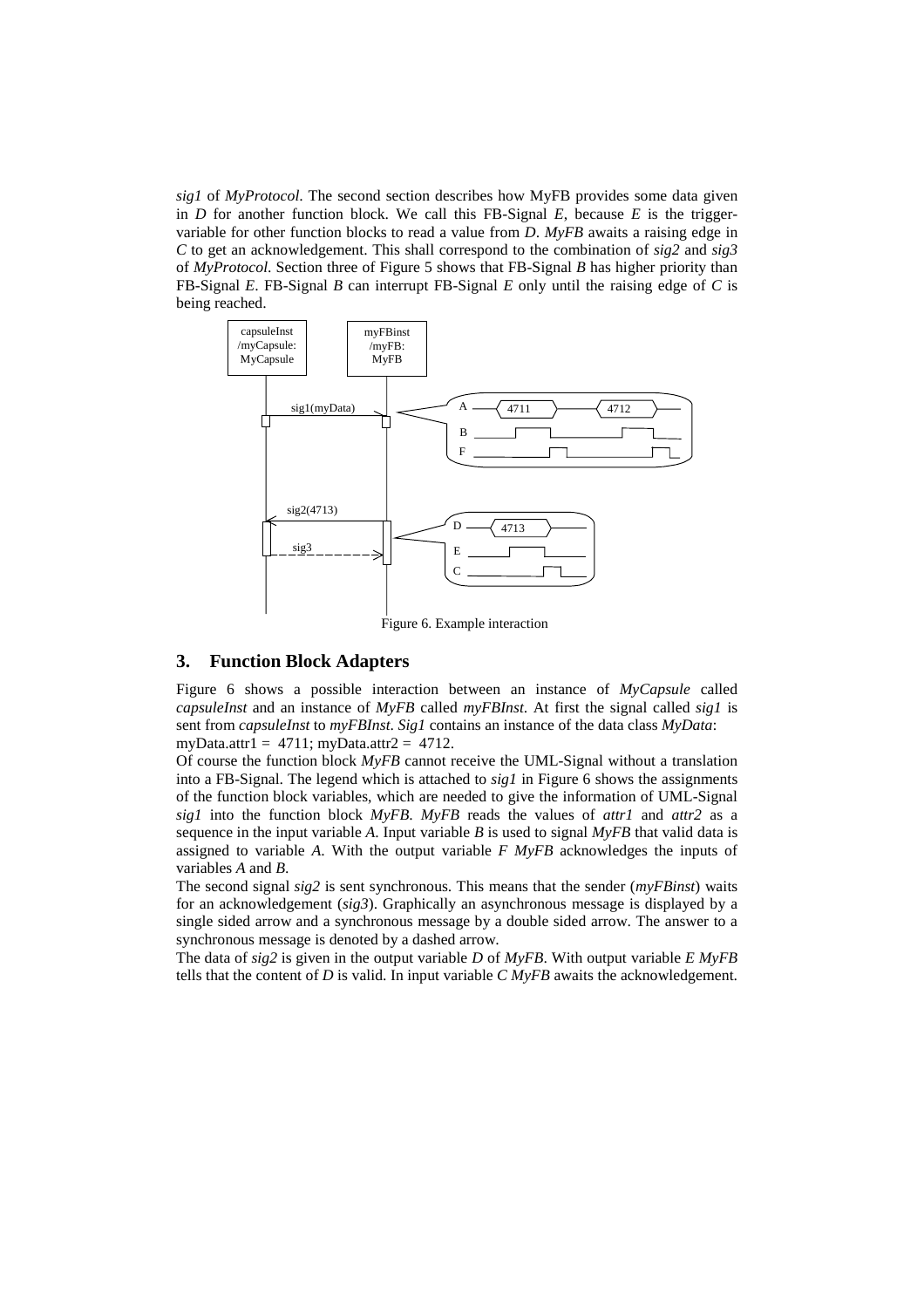

Figure 8. Extended structure diagram for MyFBA

The translation of the timing diagrams into UML-signals is done within Function Block Adapters. Sections 3.1 and 3.2 explain the structure and the behavior of the FBA called *MyFBA*.

#### **3.1 Structure**

A FBA is a stereotype of a UML class which contains all properties of a capsule. A FBA uses ports to establish connections to other capsules.

Additionally FBAs define interface variables for the communication with function blocks. A FBA can graphically displayed in an extended structure diagram (Figure 8). The FBA *MyFBA* contains a port *port1~* which is connected to *port1* of *MyCapsule*. Interface variables of *MyFB* which are input variables like *A, B*, and *C* are output variables of *MyFBA*. Interface variables of *MyFB* which are output variables like *D*, *E*, and *F* are input variables of *MyFBA*.



The class symbol of *MyFBA* is given in Figure 7. The declaration of the interface variables has the same

Figure 7. Class symbol for MyFBA

syntax like in IEC 61131-3 for function blocks. Ports are displayed like ports of normal capsules. Connections to other capsules or function blocks are only shown in the extended structure diagram.

The second list compartment of Figure 7 shows two operations of *MyFBA*. These operations are investigated in the next section. Keyword *raises* maps corresponding UML-Signals to FB-Signals and vice versa. This mapping is used by the priority-based selection algorithm for conflicting transitions (section 5).

#### **3.2 Behavior**

The behavior of FBAs describe how the translation between the function block interface and the capsule interface is done. For this a special language is provided – the FBA-Language.

The FBA-Language defines operations which are called when signals arrive from a port or from the Function Block. We distinguish between operations for the translation from UML-Signals to Function-Block-Signals (FB-Signals) and operations for the translation from FB-Signals to UML-Signals.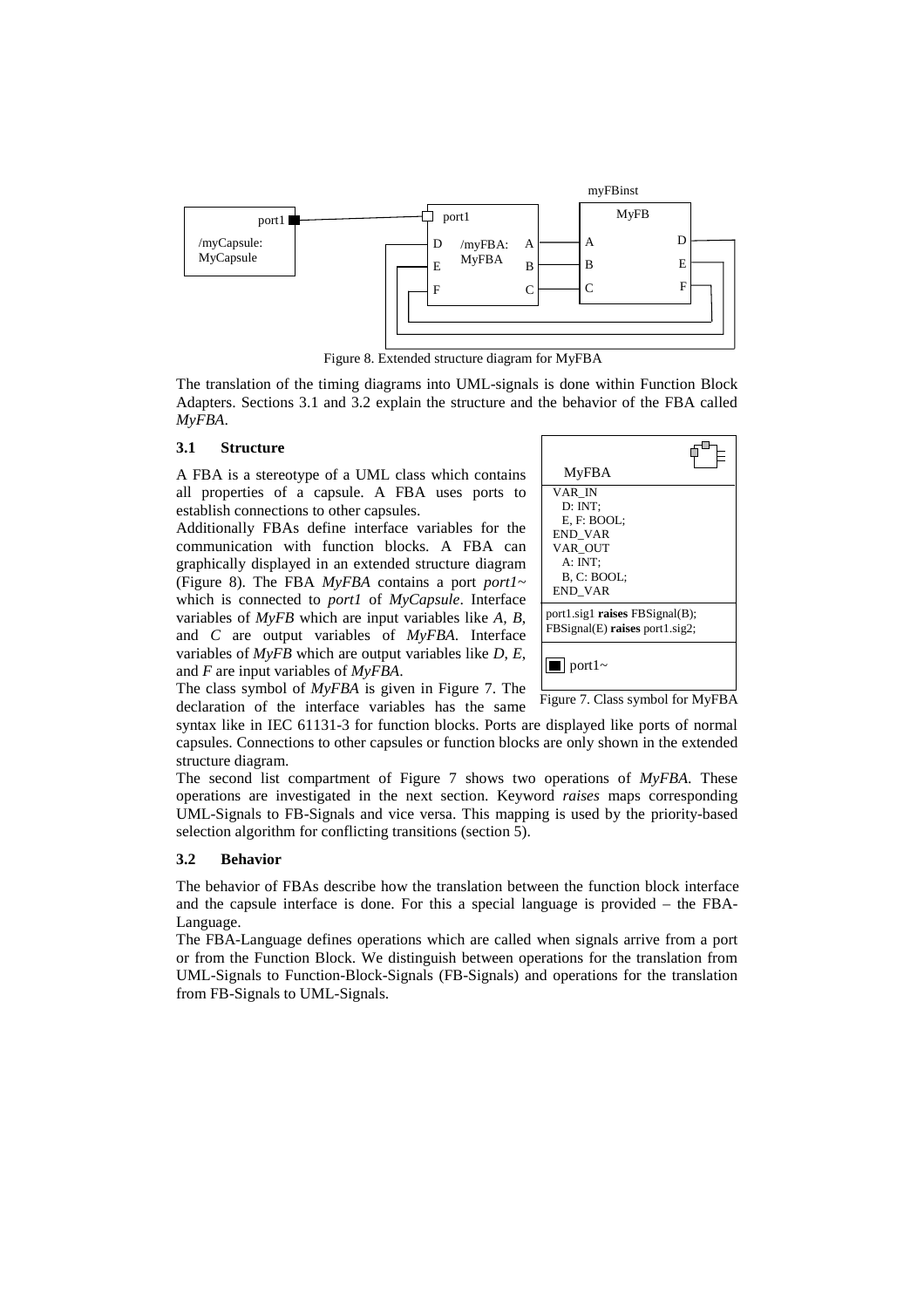In operations of the first category two functions are needed. *Delay(time)* is a function that delays the execution of following commands for the *time* given as a parameter. *WaitFor(bool, time)* is a function that delays the execution of following commands until the Boolean expression given as first parameter evaluates from false to true. The second parameter is a timeout, which assures that the FBA is not able to hang up. Additionally to these two functions we only need assignments. In assignments access to properties of the FBA class and used data classes is possible. Properties of UML classes are Attributes, Operations, and AssociationEnds. An example operation for the translation of the UML-Signal *sig1* to the FB-Signal *B* is given in Figure 9.

```
ON_UMLSignal (s1: port1.sig1)
BEGIN
  A := s1.attr1;
  B := true; WaitFor( F, T#1s);
 B := false;A := 0;WaitFor( F = false, T#1s);
 A := s1. \text{attr2};B := true; WaitFor( F, T#1s);
 B := false;A := 0;WaitFor(F = false, TH1s);
ON_Exception
 B := false;
END_ON_UMLSignal
```
Figure 9. Translation operation for *sig1*

Next we show an operation of the second category for the translation of FB-Signals into UML-Signals. For operations like this additional functions *SendSync(send\_signal, receive\_signal, timeout)* and *SendAsync(send\_signal)* are needed, which send asynchronous or synchronous messages through ports of the FBA. Furthermore declarations of instances of signals are added which are used in calls of the functions *SendSync* and *SendAsync*. *SendAsync* sends an asynchronous message *send\_signal*. This asynchronous sending of signal *send\_signal* takes no time. If *SendSync* is used instead and *receive\_signal* is given as an incoming signal and a timeout is set, the function at first

```
ON FBSignal(E)
SIGNALS
  s2: port1.sig2;
  s3: port1.sig3;
BEGIN
 s2 := D; SendSync (s2, s3, T#1s);
 C := true; waitFor (E=false, T#1s);
  C := false;
ON_Exception
 C := false;
END_ON_FBSignal
```
Figure 10. Translation operation for FB-Signal *E*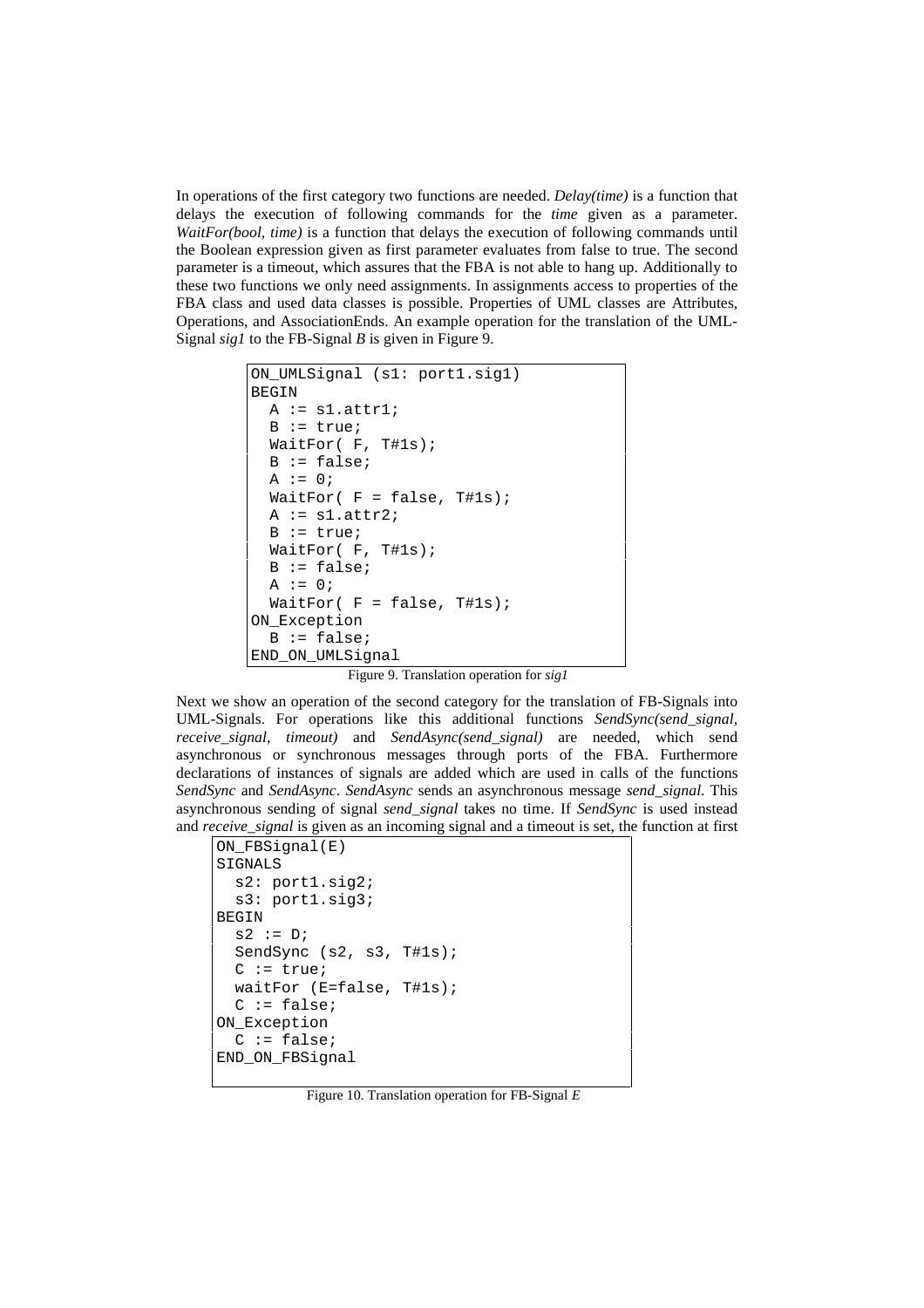sends *send\_signal* and then waits for *receive\_signal*. An example of an operation of the second category is given in Figure 10.

The two operations explained above are typical examples for translation operations of FBAs. All operations consist in their body of the following elements:

- assignments to variables of the associated Function Block
- access to properties of data classes of signals
- calls of the functions
	- Delay(time)
	- WaitFor( bool\_expression, timeout)
	- SendAsync(send\_signal)
	- SendSync(send\_signal, receive\_signal, timeout)

The main purpose of the FBA-Language is to give developers of both UML-RT and IEC 61131-3 a common language for the specification of adapters between components of their models. The FBA-Language is not designed to specify behavior of Function Blocks or of capsules. This means that a FBA does not specify what happens after a signal is translated and sent to a capsule or to a Function Block. This is the reason why we left control structures like *IF THEN ELSE* and loops out of the FBA-Language. If an UML-Signal is such complex that the FBA-Language is not sufficient for the translation to FB-Signals, we prefer to redesign the UML-RT interface instead of extending the language. The reason for this is, that the UML-RT system is applied to an existing system. The UML-RT developer should try to keep his design as conform as possible to the design of the existing system.

# **4. Hardware Solutions**

When implementing a FBA the following points have to be considered:

- a) How are the Function Block variables synchronized with the FBA variables?
- b) How are the translation operations of FBAs invoked?
	- The problem here is the invocation of the translation operations of FB-Signal. UML-Signals are triggers for transition of FBAs. To this transitions the necessary operations for the translation of UML-Signals can be added.
- c) How are the functions Delay, WaitFor, SendAsync, and SendSync implemented?

Answers to this questions depend very on the hardware connecting the PLC and the IPC. There is no standard way of connecting a PLC and an IPC. Some general examples of doing this are the following:

#### **4.1 Hardware solution 1**

If the PLC interface is very simple, then digital inputs and outputs are sufficient. In most cases the IPC must be extended with a digital I/O card. In this solution the FBA is



Figure 11. Hardware solution 1: The FBA is only at the IPC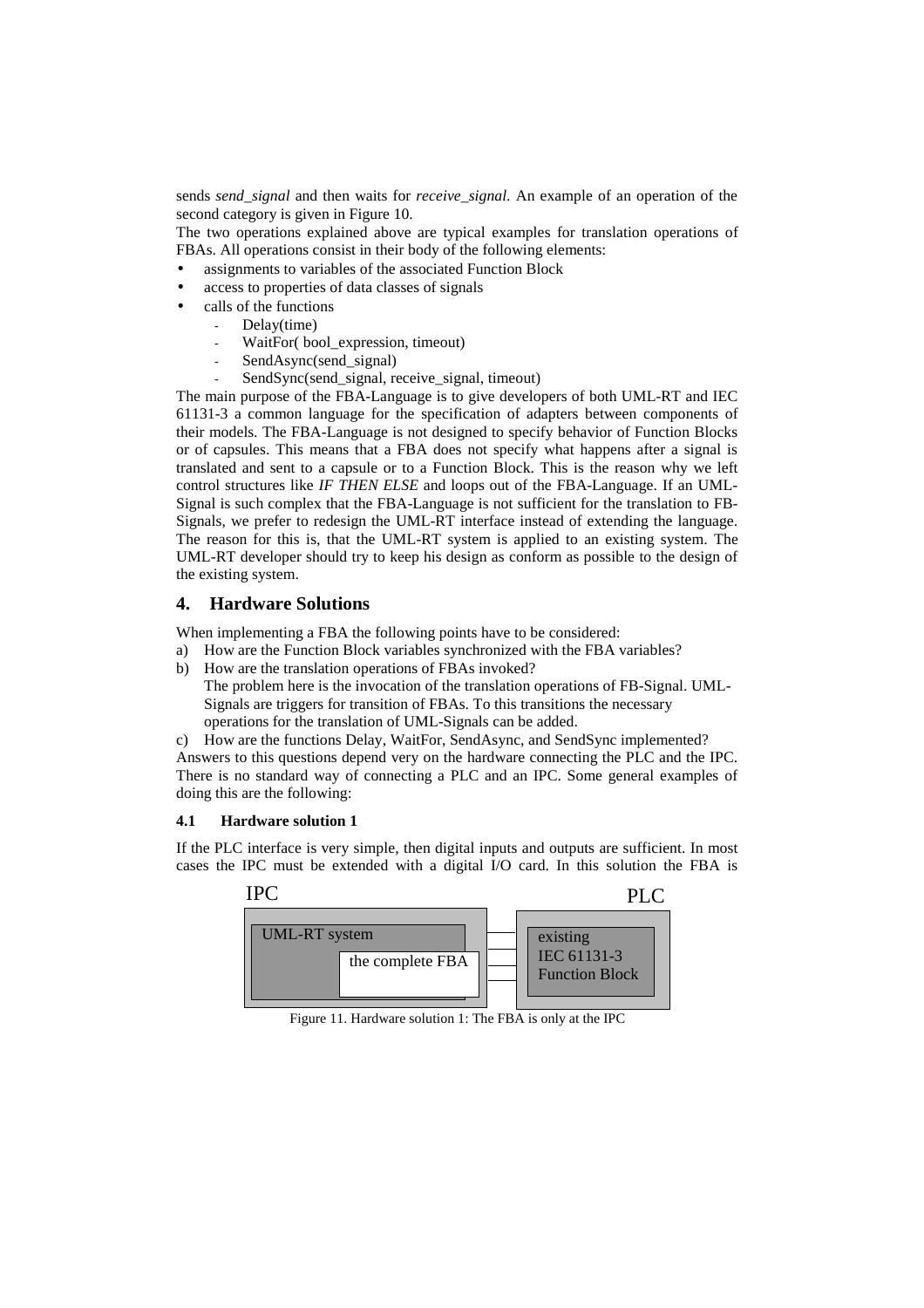implemented completely at the IPC.

**About a)** *How are the Function Block variables synchronized with the FBA variables?* The Function Bock variables can be read and written with the digital I/O card. This can be done by polling or by interrupt techniques.

**About b)** *How are the translation operations of FBAs invoked?*

Every time a polling function or an interrupt function was invoked, the Boolean expressions of the FB-Signals must be evaluated. If a FB-Signal becomes true, the associated translation operation is invoked.

**About c)** *How are the functions Delay, WaitFor, SendAsync, and SendSync implemented?* All functions are implemented and used in the same programming language and environment within the IPC. *Delay* and *WaitFor* could become wait states of a statechart, which are left after a timeout signal of a timer or after the value of a variable has been changed. *SendAsync* and *SendSync* are functions normally provided by the realtime service library of a UML-RT tool.

### **4.2 Hardware solution 2**

A second typical and more important way of connecting a PLC to an IPC is if the PLC uses serial communication over an industrial fieldbus or simply a serial interface like for example RS232 to communicate with an IPC. The IPC uses its existing serial interface or must be extended with a fieldbus interface. The implementation of the FBA then consists of two parts. One part resides at the IPC and the other part at the PLC. Between the two parts a communication protocol must be established within the FBA.

#### IPC

PLC



Figure 12. Hardware solution 2: The FBA is distributed over PLC and IPC

**About a)** *How are the Function Block variables synchronized with the FBA variables?* For the communication between the PLC and the IPC a special FBA-internal protocol must be developed. Depending on this protocol every changed value of a FB-variable can be sent to the IPC or only meaningful trigger-events. (See also section 5)

**About b)** *How are the translation operations of FBAs invoked?*

The part of the FBA which is implemented in the PLC is executed in every cycle of the PLC. Each cycle the Boolean expressions of the FB-Signals are evaluated. If a signal becomes true, a message containing all necessary information is sent to the IPC.

Also every cycle the FBA part of the PLC must check if the FBA part of the IPC wishes to send a message.

**About c)** *How are the functions Delay, WaitFor, SendAsync, and SendSync implemented? Delay* and *WaitFor* are implemented completely at the PLC part of the FBA in IEC 61131-3 languages. *SendAsync* and *SendSync* are implemented in the IPC part of the FBA. (See also section 6.3)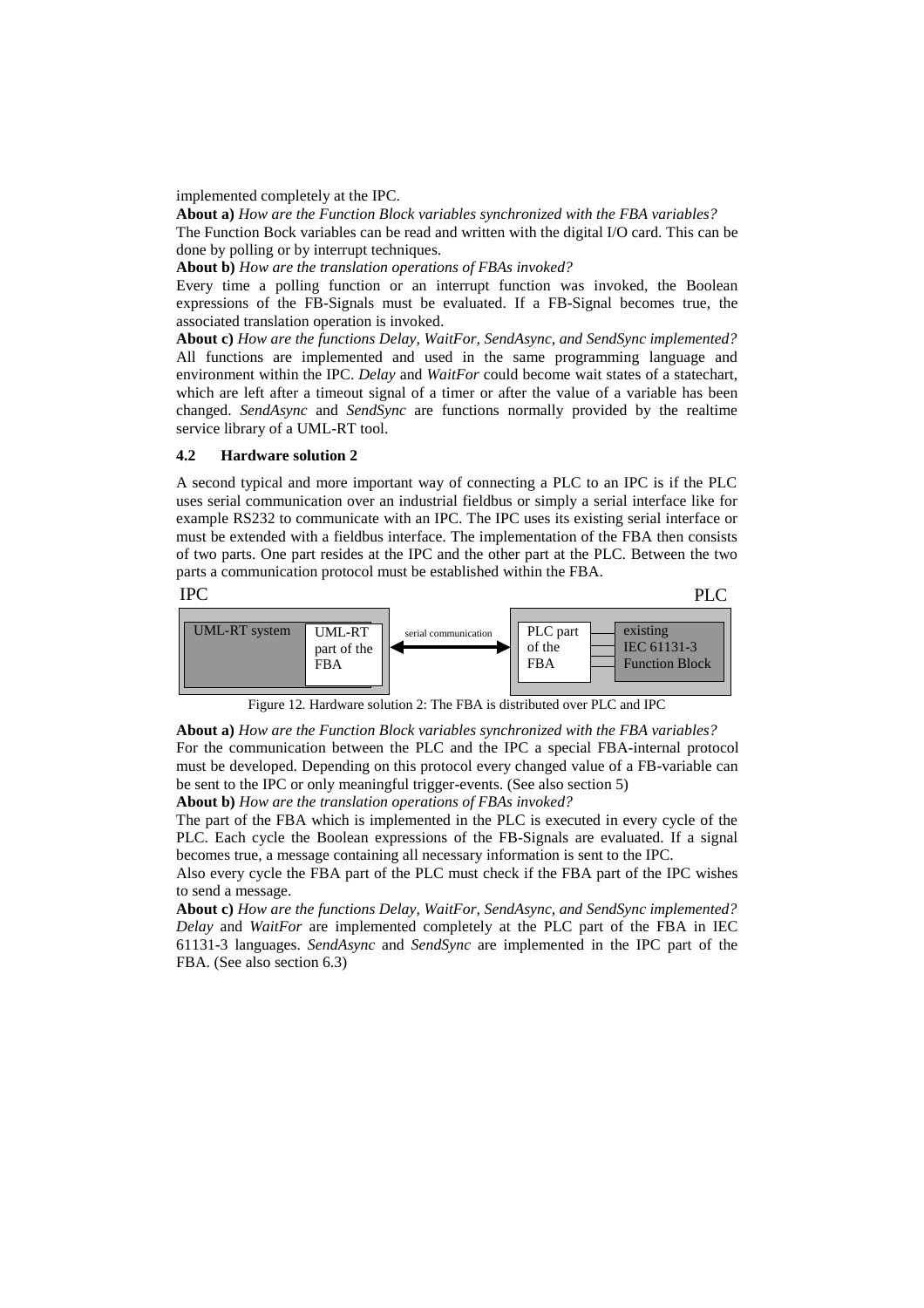# **5. An Execution Model for MyFBA**

In this section we explain execution behavior of *MyFBA*. This behavior is a result of a complete FBA-specification given in section 0. It describes when and under which conditions a FBA-operation is processed and in which operational states the FBA may reside. The statechart of Figure 13 shows different abstract states of operation for *MyFBA*. The states are abstract because they must be refined in different ways, depending on the hardware solution (see also section 4). This statechart is an implementation view of the FBA. It doesn't belong to the FBA-Language.



Figure 13. Execution model of MyFBA

The triggers *t1* to *t12* of Figure 13 are defined in Table 1. *MyFBA* has four inputs which may generate events. *Port1* generates the events *sig1* or *sig3* on receiving *sig1* or *sig3*. The input variables *D*, *E* and *F* generate a value-

changed event, when the value of a variable has been changed. The events of all inputs are always combined by the logical AND-function. For example, trigger *t1* means that no other event than *sig1* has been occurred. The triggers of transitions in Figure 13 are logical OR-connected.

The central state of Figure 13 is *Idle*. If nothing has to be translated the FBA is in this state. A changeevent of variable *D* has no effect in this state. The values of all Boolean variables *E, F, B*, and *C* must be *false*. A change-event of *F* or *sig3* is a protocol exception. This results in a state change to *Exception Handling*. The standard exception handling behavior is to raise an exception message of the operating system. In general, the behavior of this state should be user-defined.

On *t1* or *t2 MyFBA* switches from *Idle* to *Processing sig1*. In this state the FBA-operation of Figure 9 is executed. A further *sig1* remains in the associated signals.

|  |  |  |  |  | Table 1. Definition of trigger-events |
|--|--|--|--|--|---------------------------------------|
|--|--|--|--|--|---------------------------------------|

|                                | port1 | D | E | F |  |
|--------------------------------|-------|---|---|---|--|
| t1                             | sig1  |   |   |   |  |
| t2                             | sig1  | X |   |   |  |
| t3                             | sig1  | X | X |   |  |
| t4                             | sig1  | X |   | X |  |
| $t\overline{5}$                | sig1  |   | X |   |  |
| t6                             | sig1  |   |   | X |  |
| t7                             | sig3  |   |   |   |  |
| t8                             |       | X |   |   |  |
| t9                             |       | X | X |   |  |
| t10                            |       | X |   | X |  |
| t11                            |       |   | X |   |  |
| t12                            |       |   |   | X |  |
| - means no event.              |       |   |   |   |  |
| x means value-changed event.   |       |   |   |   |  |
| Events on port1 are named like |       |   |   |   |  |
| cocociotod cionele             |       |   |   |   |  |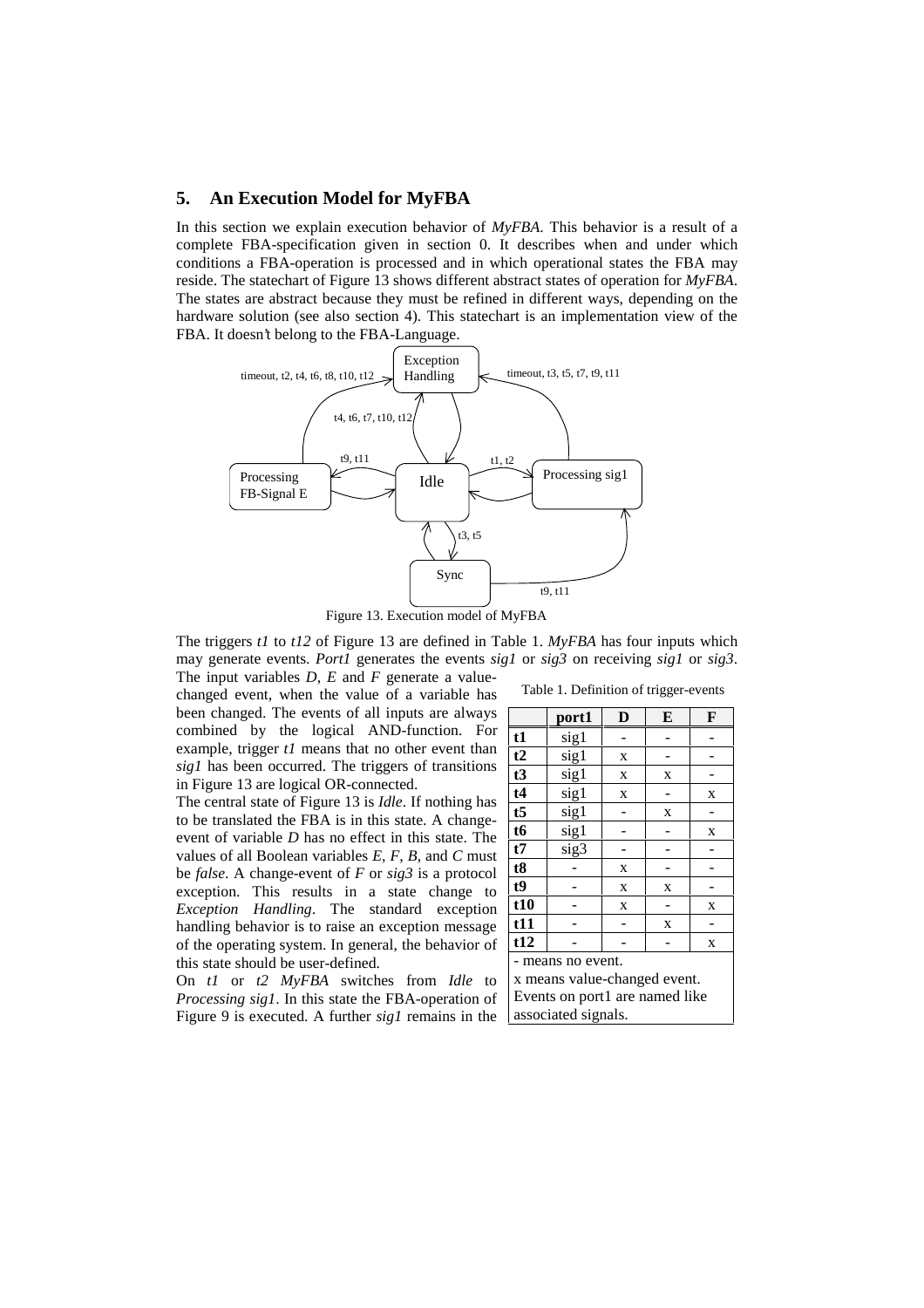input queue of *port1* until state *Idle* is reentered. If a deadline is reached or an unexpected event occurred, a transition to state *Exception Handling* fires. In this transition the statements after *ON\_Exception* of Figure 9 are executed.

On *t9* or *t11 MyFBA* switches from *Idle* to *Processing FB-Signal E*. In this state the FBAoperation of Figure 10 is executed. A *sig1* remains in the input queue of *port1* until state *Idle* is reentered. With this a kind of extended run-to-completion semantic is reached for the processing states. If a deadline is reached or an unexpected event occurred, a transition to state *Exception Handling* fires. In this transition the statements after *ON\_Exception* of Figure 10 are executed.

When in state *Idle* at the same time *sig1* occurs and *E* becomes *true* (*t3* and *t5*), the state *Sync* is entered. Within this transition variable *B* is set to *true*. According to Figure 5 and the priority-mapping given by the FBA (Figure 7) *Sync* is left to *Processing sig1* when *E* is reset.

When implementing hardware solution 2 (section 4.2) every state of Figure 13 must be refined with at least two AND-states, because MyFBA contains two concurrent processes. That's why a FBA-internal synchronization is necessary before one of the trigger-events in Table 1 can be recognized. The next section discusses some technical questions about hardware solution 2 in more detail. Some real time dependent questions, which can be considered at this abstract implementation stage, are discussed in [6].

# **6. Example for the Fieldbus Profibus-DP and the PLC S7-300**

In this section we discuss the hardware solution of section 4.2 realized by a fieldbus of type Profibus-DP and a PLC of type S7-315-DP. The communication between the IPC and the PLC is done over the Profibus-DP. For this the IPC uses a communication processor (CP) called Profibus-CP 5412. The PLC of type CPU315-DP already contains a Profibus-CP.

Like mentioned above, the FBA is implemented in two parts – the capsule part resides at the IPC and the function block part (FB-part) resides at the PLC.

#### **6.1 How are the Function Block variables synchronized with the FBA variables?**

Because both the IPC and the PLC are active nodes we need a master-master protocol for communicating over the Profibus. A suitable fieldbus protocol is the FDL (Field Data Link) protocol [8].

```
(1) void synchronizeAction() {
(2) ...<br>(3) if (
       if(SCP \text{ receive}(...))(4) internalPort.FBSignalE().send();
(5)(6)
```
Figure 14. C++ code fragment

At the IPC the FDL programming interface is provided by a C library with function calls like *SCP\_send* and *SCP\_receive*. At the PLC the two functions *AG\_SEND* and *AG\_RECV* are used for FDL-connections. With the FDL-protocol messages can be received either asynchronous or synchronous. The configuration, initialization, and parameter setting of FDL-connections is out of the range of this paper.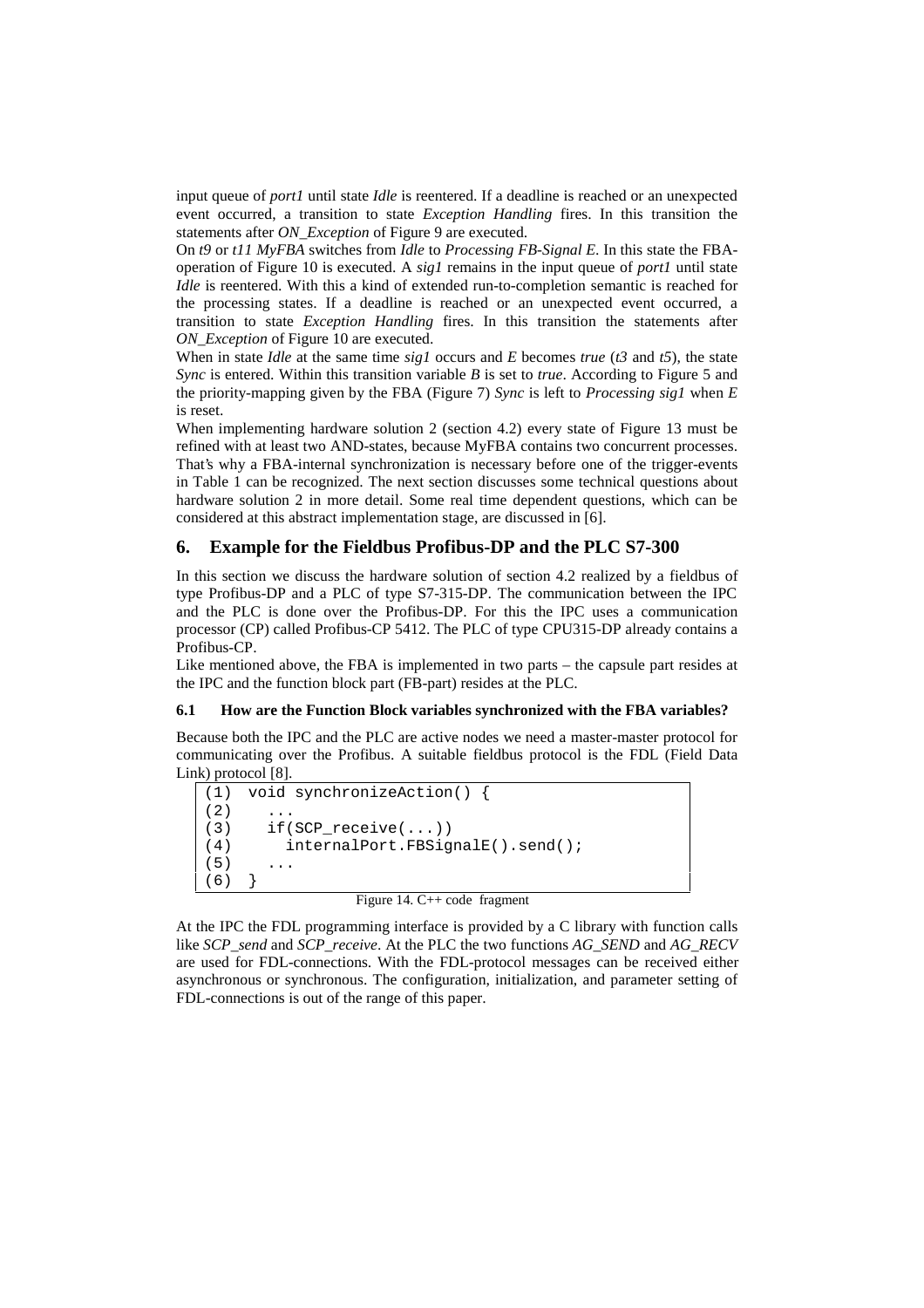```
(1) FUNCTION_BLOCK MyFBA
(2) VAR
(3) my_trig: R_TRIG;
(4) END_VAR
(5) ...
(6) my_trig( E );
(7) IF my_trig.Q THEN
(8) ...
(9) AG SEND( \ldots D \ldots );
(10) \ldots(11) END_IF
(12) ...
(13) END_FUNCTION_BLOCK
```
Figure 15. ST code fragment

As mentioned in section 4.2 the synchronization of the two concurrent processes within MyFBA is done over an internal protocol. This protocol is on top of the FDL-protocol. In our example implementation both sides use polling for recognizing messages of the communication partner. The C++ code fragment in Figure 14 belongs to the capsule-part of the polling mechanism. It calls the function *SCP\_receive* to check if the function block part of the FBA wants to send a message with the call of *AG\_SEND*. The FB-part of the FBA checks (call of function *AG\_RECV*) in every PLC cycle if the capsule part of the FBA wants to send a message with the call of *SCP\_send*. The next section explains this aspect again but in more detail.

#### **6.2 How are the translation operations of FBAs invoked?**

The translation operations of UML-signals are invoked by the UML-signals itself, after synchronization with the PLC-part was successful.

The FB-signals at first have to be recognized. Then the data of the FB-signal is transferred to the capsule part by a FDL-connection. At the capsule part an internal UML-Signal is generated which triggers the transition which is responsible for the FB-Signal (section 5). This polling is done within the abstract *Idle* state of Figure 13.

The recognition of the FB-Signal is done within the FB-part. The key mechanism is the edge recognition of Boolean expressions. In our example of Figure 10 the Boolean expression consists only of the variable *E*. For edge recognition a function block called *R\_TRIG* is provided in [2]. A code fragment of the FB-part of the FBA written in Structured Text [2] is given in Figure 15.

For the explanation of Figure 15 we outline the execution behavior of a PLC in Figure 16. PLC functions are executed in every PLC cycle. At the beginning of a cycle the input



Figure 16. Scanning of input variables of function blocks

variables are read. Line (6) of Figure 15 evaluates in every cycle, if the value of *E* has changed from *false* to *true*. This happens in cycle 6 of Figure 16. Only in this cycle the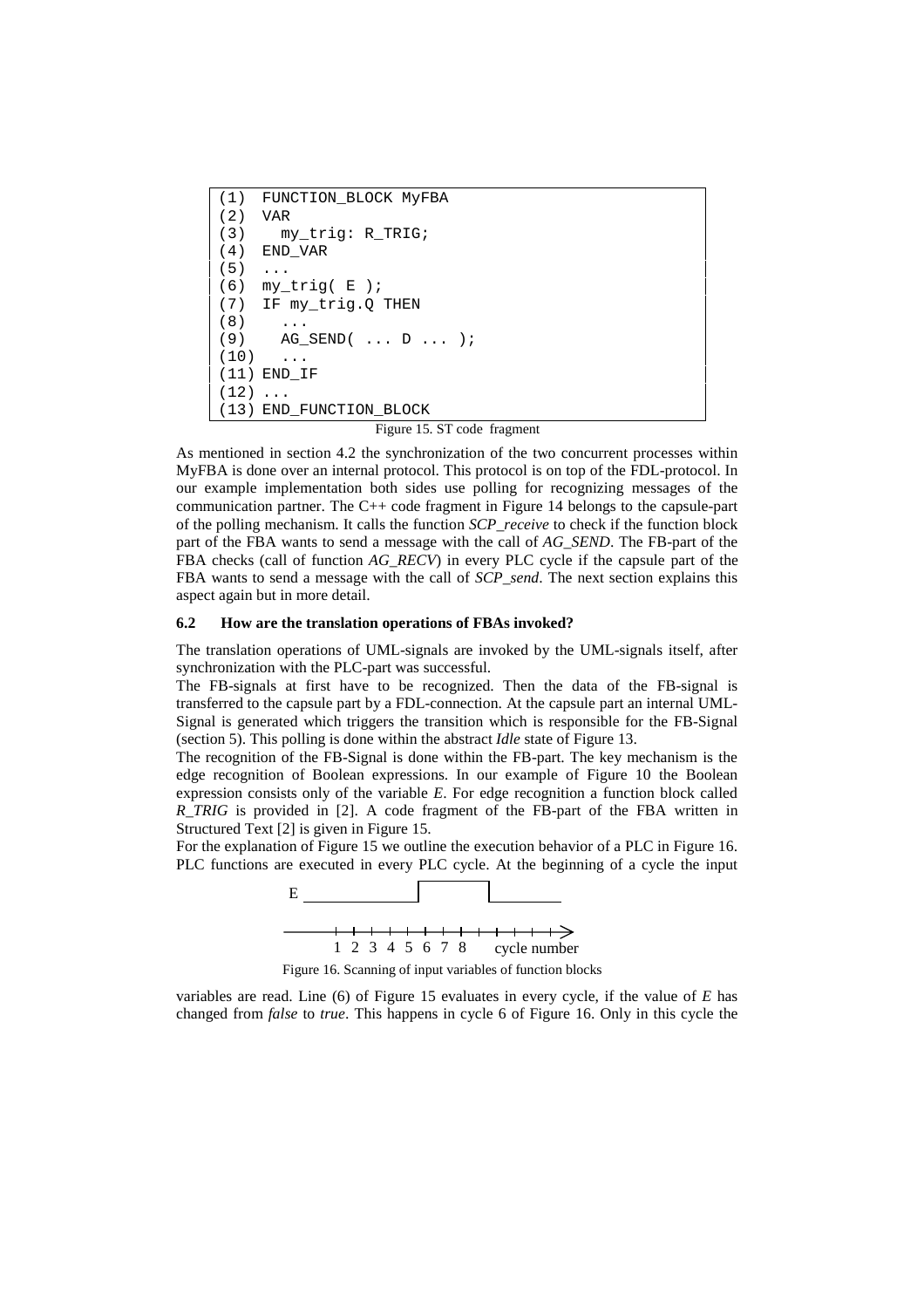output variable *my\_trig.Q* is *true*, which is evaluated in line (7) of Figure 15. Then the function *AG\_SEND* gives the data of variable *D* to the Profibus system which sends the data over a FDL connection to the Profibus-CP of the IPC.

The time for sending of FDL messages can be greater than the cycle time of a PLC. Furthermore the time interval in which the polling action of the IPC is executed, is in most cases greater than the cycle time of the PLC. This must be considered when FBAs are implemented.

During the design of FBAs we don't need to think about these different cycle times, because a continuous time model is considered. This is a great advantage of FBAs.

### **6.3 How are the functions Delay, WaitFor, SendAsync, and SendSync implemented?**

| Delay        | For time delays a special function block called TON is provided in                       |
|--------------|------------------------------------------------------------------------------------------|
|              | [2]. (Within the S7-SCL this function block is called $S\_ODT$ )                         |
| WaitFor      | The implementation of <i>WaitFor</i> is a combination of $R$ <sub><i>_TRIG</i></sub> and |
|              | TON. The timer TON is used to generate the timeout.                                      |
| SendAsync    | Line (4) of Figure 14 is an example implementation of SendAsync                          |
| and SendSync | with the use of the Rational Rose $C_{++}$ Realtime Library. For a                       |
|              | synchronous message the C++ function $RTOu$ t Signal::invoke() is                        |
|              | provided.                                                                                |

# **7. Summary and Future Work**

Within this paper we have shown that with *Function Block Adapters* the integration of systems designed in UML-RT into an existing PLC environment can be easily specified. The specification of a *Function Block Adapter* is completely plattform-independent. It describes only the "What" should be done for the integration and not the "How". This aspect is very important because the "How" is highly plattform-dependent.

An approach related to our FBA-Language is proposed in the Statemate Approach [3]. In Statemate *reactive mini-specs* are used to specify data-driven activities. Data-driven activities are continuously (cyclic) executed, which is expressed with *TICKs* in a *minispec*. Conditions are evaluated in *IF THEN ELSE* statements. In our approach FBAoperations are only executed on associated signal events, which is a different semantic than data-driven activities have. For this reason we introduced the notion of a FB-Signal. Conditions on data-values are evaluated with the *WaitFor* function. The decision if conditions are computed continuously or interrupt-driven is left to the implementation. Whereas data-driven activities are suitable for raw sensor data the FBA-Language is easier to use with IEC 61131-3 Function Blocks. We assume that raw sensor data is computed within a Function Block.

With a specification given in the FBA-Language a developer has an unambiguous description of the requirements for connecting the UML-RT system to the PLC. Because of the simplicity of the FBA-Language both UML-RT developers and IEC 61131-3 developers can understand and validate the specification.

Currently, we are interested in the development of an implementation framework for *Function Block Adapters*. This framework contains

- an integration process,
- class and Function Block libraries,